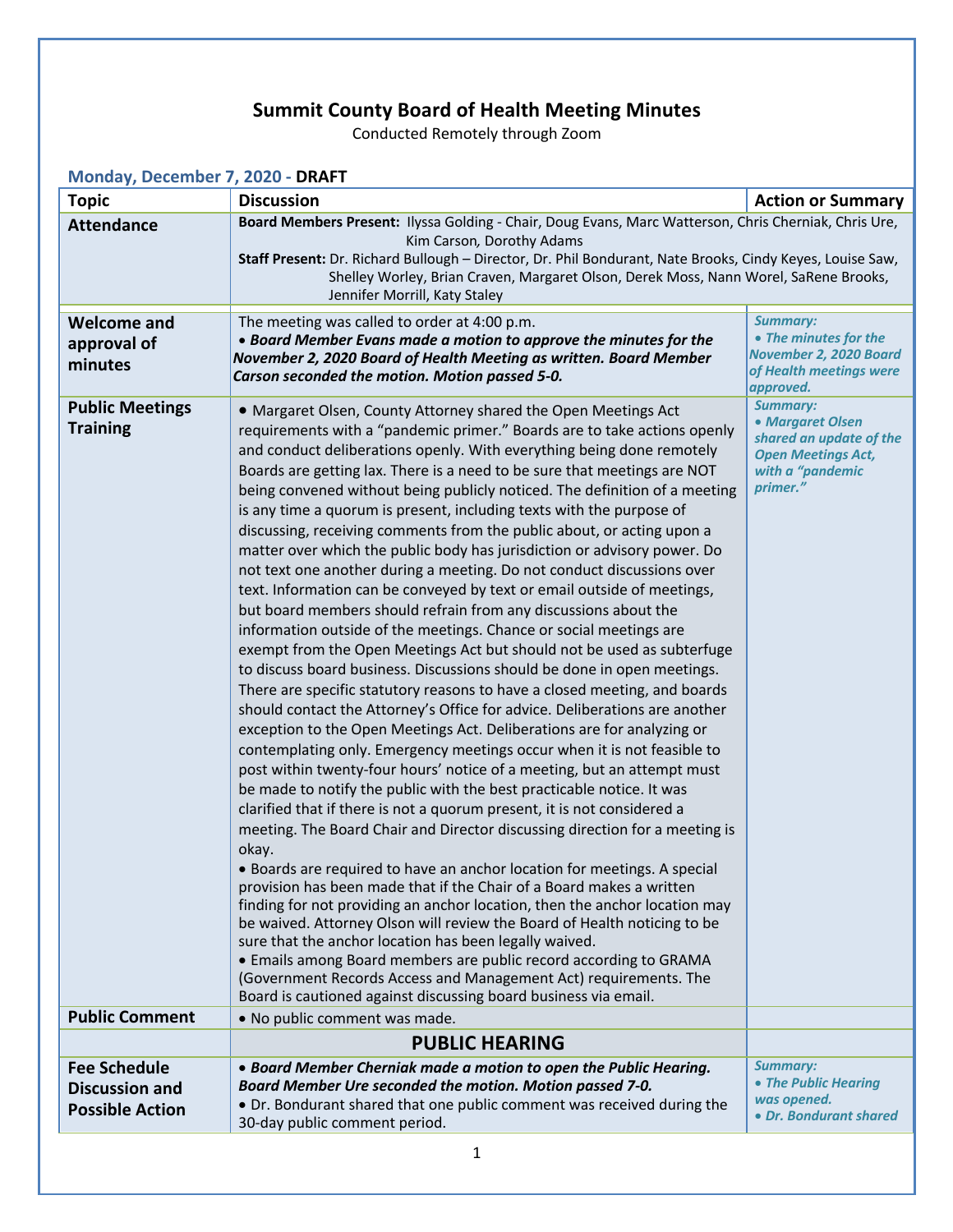| <b>Topic</b> | <b>Discussion</b>                                                                                                                                                   | <b>Action or Summary</b>                    |
|--------------|---------------------------------------------------------------------------------------------------------------------------------------------------------------------|---------------------------------------------|
|              | • The Health Department went through the process of properly noticing                                                                                               | an overview of the fee                      |
|              | the updated fee schedule as part of the three-year cycle to review fees for                                                                                         | schedule process and<br>responded to public |
|              | accuracy. Fees have increased incrementally, and mirror what Salt Lake                                                                                              | comment that was                            |
|              | County Health Department is doing. This is the responsible way to address<br>fees. In the middle of a pandemic there is an economic burden with                     | received.                                   |
|              | increased fees. The Board of Health is tasked to evaluate the information                                                                                           | • The Board discussed                       |
|              | and take action responsibly. The next fee review will be in December 2022                                                                                           | concerns about the                          |
|              | during the regular budget cycle. This cycle of fees will go into effect March                                                                                       | proposed Fee Schedule<br><i>increases.</i>  |
|              | 2021, but that date may be changed to have the fees implemented when                                                                                                | • The proposed Fee                          |
|              | the Board feels may be appropriate.                                                                                                                                 | <b>Schedule was approved,</b>               |
|              | . The one written public comment was received by David Bell on                                                                                                      | to be adopted June 1,                       |
|              | November 6, 2020 via email and is included with the record of the                                                                                                   | 2021.                                       |
|              | minutes. Dr. Bondurant responded to the email during the meeting. Eighty                                                                                            |                                             |
|              | percent of the work Environmental Health does is voluntary. The other<br>twenty percent is for entitled services such as water quality and air quality,             |                                             |
|              | which is supplemented by the County. It has taken three cycles to get fees                                                                                          |                                             |
|              | caught up to the deficit of actual cost for services.                                                                                                               |                                             |
|              | • There is no way to predict costs over the next three years, so a general                                                                                          |                                             |
|              | average is taken over the year to estimate costs of services. The proposed                                                                                          |                                             |
|              | fee increases are reflective of the demand for services based on previous                                                                                           |                                             |
|              | data.                                                                                                                                                               |                                             |
|              | . Board Member Carson stated the County Council wants to make sure                                                                                                  |                                             |
|              | there is a fair fee system. It is impressive how precise the Health<br>Department has been in calculating fees. The proposed increases have                         |                                             |
|              | been well-outlined and substantiated.                                                                                                                               |                                             |
|              | • Board Member Evans stated that the Health Department does need                                                                                                    |                                             |
|              | some things funded by property taxes. The goal is to have users pay for the                                                                                         |                                             |
|              | services they use. The fee schedule should be assessed regularly.                                                                                                   |                                             |
|              | • Dr. Bondurant shared that in the past the fee schedule was compared to                                                                                            |                                             |
|              | other Health Departments. This new proposed fee schedule did not have a                                                                                             |                                             |
|              | comparison because the proposed fees are reflective of actual costs. The                                                                                            |                                             |
|              | proposed fees are still lower than Salt Lake County and are comparable to<br>Wasatch County. Comparisons are not defensible for increases.                          |                                             |
|              | . Nate Brooks addressed the concern from David Bell about separate                                                                                                  |                                             |
|              | inspection costs for spas and pools located in the same facility. Pool                                                                                              |                                             |
|              | inspections are assessed by gated area by permit. Monthly testing is                                                                                                |                                             |
|              | offered and billed separately, as each pool or spa requires a separate test.                                                                                        |                                             |
|              | There is no charge for time taken to pick up samples.                                                                                                               |                                             |
|              | • The time was opened for public comment. No additional public                                                                                                      |                                             |
|              | comment was made and the time for public comment was closed.                                                                                                        |                                             |
|              | • Board Member Carson stated that there was discussion at the last<br>meeting about the burden increased fees would have on restaurants.                            |                                             |
|              | There was discussion about delaying the implementation of the new fees.                                                                                             |                                             |
|              | Board Member Evans stated he would like to delay implementation of the                                                                                              |                                             |
|              | new fees until May 1, 2021 for restaurants. Board Member Adams stated                                                                                               |                                             |
|              | the Board could show support to the restaurant community by extending                                                                                               |                                             |
|              | the current fee schedule until May or June. Dr. Bondurant clarified that                                                                                            |                                             |
|              | fees will still be assessed for permits but the increased fee schedule will                                                                                         |                                             |
|              | not be implemented until the time the Board designates. Most permit                                                                                                 |                                             |
|              | payments are due March 1 <sup>st</sup> and will start accruing late penalties after that<br>date. Most fees are due annually, but some are due at the time services |                                             |
|              | are rendered.                                                                                                                                                       |                                             |
|              | • Board Member Evans made a motion to approve the Fee Schedule as                                                                                                   |                                             |
|              | proposed, to be adopted June 1, 2021. Board Member Ure seconded the                                                                                                 |                                             |
|              | motion. Motion passed 7-0.                                                                                                                                          |                                             |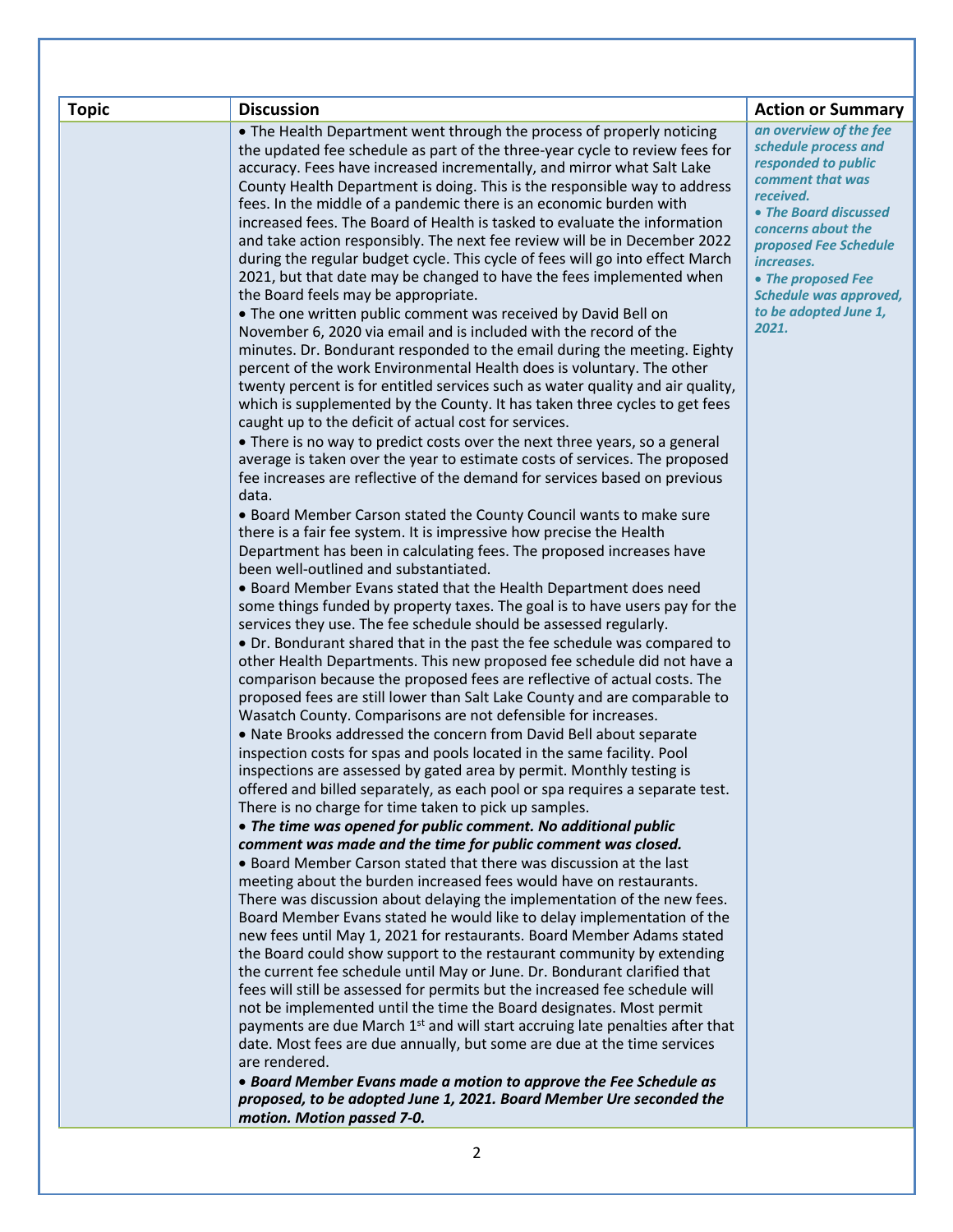| <b>Topic</b>           | <b>Discussion</b>                                                                                                                                      | <b>Action or Summary</b>                                   |
|------------------------|--------------------------------------------------------------------------------------------------------------------------------------------------------|------------------------------------------------------------|
| <b>COVID-19 Update</b> | • Dr. Bullough shared a COVID-19 summary. There has been an increase in                                                                                | Summary:                                                   |
|                        | cases following Thanksgiving, which was anticipated. Summit County is                                                                                  | · Data for COVID-19 was                                    |
|                        | doing relatively well and is following the Governor's order and the State                                                                              | shared and discussed.                                      |
|                        | Department of Health. The case numbers are much lower than the                                                                                         | • The number of cases in<br>the County and the State       |
|                        | surrounding areas. There are about 84 cases out of 100,000 population                                                                                  | have increased after                                       |
|                        | with an 18 percent positivity rate. The first large surge was about six days                                                                           | Thanksgiving.                                              |
|                        | after Thanksgiving as expected.                                                                                                                        | • There is a concern that                                  |
|                        | • Staff continues to work on the explanations for each graph on the                                                                                    | people cannot get tested                                   |
|                        | dashboard. There will be a separate document with the explanations. The                                                                                | unless they are showing                                    |
|                        | fourteen-day case total is an added graph. This is important right now<br>because fifteen percent of the total cases for Summit County have            | symptoms. Anyone who<br>comes in direct contact            |
|                        | occurred in the last fourteen days. The same trend is occurring both in                                                                                | with a confirmed case                                      |
|                        | eastern and western Summit County. The demographics breakdown was                                                                                      | should be tested.                                          |
|                        | shared, and the age-specific rate was explained. There is an increase in                                                                               | • Isolated County efforts                                  |
|                        | cases in the 80 years old and older population. It is speculated the higher                                                                            | to be more restrictive are                                 |
|                        | age cases are from family gatherings.                                                                                                                  | not supported by the                                       |
|                        | • The case numbers were trending down before Thanksgiving but are now                                                                                  | <b>Health Department.</b><br><b>Regional efforts would</b> |
|                        | trending up. There is hope that there will be an incidence plateau followed                                                                            | be more effective.                                         |
|                        | by a decrease. People should consider their family gatherings and be                                                                                   | • Mass vaccination plans                                   |
|                        | careful. The increased rate of positivity at 17.8 percent is too high.                                                                                 | were discussed and the                                     |
|                        | • Board Member Evans shared that he has family members who were                                                                                        | plans are ongoing. There                                   |
|                        | exposed to COVID-19 and tried to get tested but were told they could only                                                                              | should be a final priority<br>list from the State in two   |
|                        | get tested if they were showing symptoms. Dr. Bullough stated he has                                                                                   | weeks.                                                     |
|                        | been told repeatedly that if a person comes in direct contact with                                                                                     |                                                            |
|                        | someone that is a confirmed case then they can get tested. Dr. Bullough<br>texted Lori Weston, the CEO of Intermountain, and will let the Board know   |                                                            |
|                        | her response about the testing concern. To be tested there should be                                                                                   |                                                            |
|                        | symptoms or direct contact with a confirmed case. There are not enough                                                                                 |                                                            |
|                        | resources to test everyone. Board Member Carson stated there were some                                                                                 |                                                            |
|                        | people in the North Summit area that had direct contact with a confirmed                                                                               |                                                            |
|                        | case and were still not allowed to be tested. Board Member Adams stated                                                                                |                                                            |
|                        | the Binax testing in the schools is addressing the asymptomatic concerns                                                                               |                                                            |
|                        | but there is a high rate of false negatives.                                                                                                           |                                                            |
|                        | • Dr. Bullough shared there is a fourteen-day upward trend of positive                                                                                 |                                                            |
|                        | cases and we want to see the curve slope downwards. Chair Golding asked<br>what makes us think the trend will change if everyone keeps doing the       |                                                            |
|                        | same thing. Dr. Bullough answered that the State Mask Order should help.                                                                               |                                                            |
|                        | Bolder steps have been taken as a State. The greatest concern is that new                                                                              |                                                            |
|                        | exemptions are being found. The changes being made are so rapid that the                                                                               |                                                            |
|                        | effects of the changes cannot be identified.                                                                                                           |                                                            |
|                        | . Chair Golding stated she feels helpless and would like to be proactive. Dr.                                                                          |                                                            |
|                        | Bullough stated he is not supportive of isolated Summit County efforts to                                                                              |                                                            |
|                        | be more restrictive. The majority of the County's workforce lives                                                                                      |                                                            |
|                        | elsewhere. There needs to be actions as a region to be effective. The                                                                                  |                                                            |
|                        | County acted in isolation in March because Summit County was driving the                                                                               |                                                            |
|                        | surge. We are in a different situation now with lower rates of positivity.<br>Board Member Carson stated it is not realistic to limit who travels into |                                                            |
|                        | Summit County. Encouraging mask wearing, social distancing, and small                                                                                  |                                                            |
|                        | groups has made a difference.                                                                                                                          |                                                            |
|                        | • There is a new graph on the dashboard that shows hospitalizations and                                                                                |                                                            |
|                        | ICU capacity, including the total versus COVID patients. The rates right now                                                                           |                                                            |
|                        | show that any ICU patient will not get the care they need.                                                                                             |                                                            |
|                        | . There will be a workshop focused on surge planning during Wednesday's                                                                                |                                                            |
|                        | County Council meeting. The County is working hard to hone in on mass                                                                                  |                                                            |
|                        | vaccination plans. The number of vaccinations being shipped to Summit                                                                                  |                                                            |